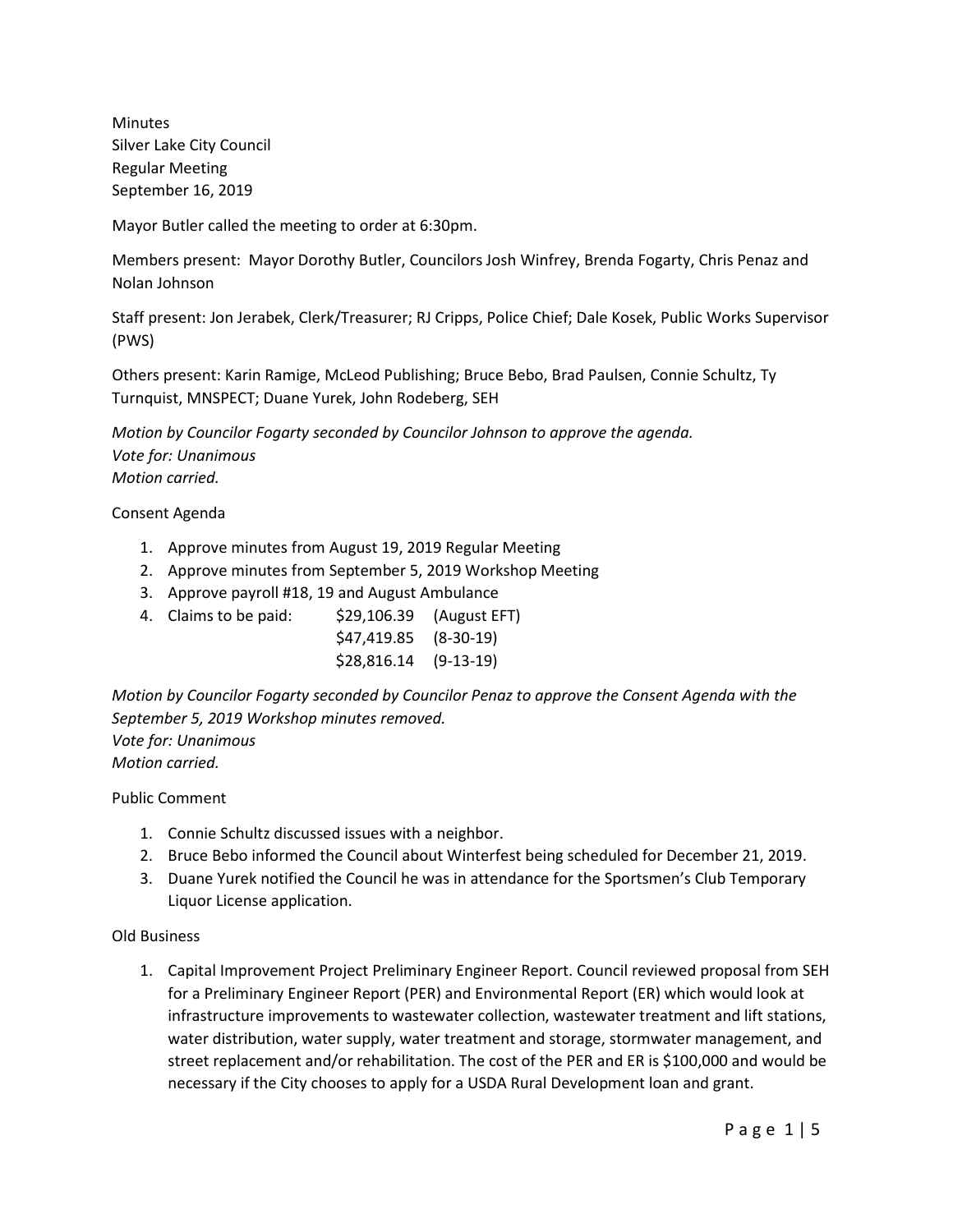*Motion by Councilor Winfrey seconded by Councilor Penaz to approve Resolution 19-16: A Resolution Approving Preliminary Engineering Report and Environmental Report. Vote for: Unanimous*

*Motion carried.* 

- 2. 2020 Preliminary Budget. Council reviewed budgets for all departments and funds. The preliminary budget resulted in a total tax levy of \$549,903 and 5.9% increase from the 2019 Levy.
- 3. Yard Waste/Recycling. Council discussed options and expressed urgency in getting started on cleaning up the yard waste site.

### New Business

- 1. Building Inspection Services Review. Ty Turnquist, MNSPECT, discussed the plan review process, addressed concerns from the Council on the length of time for permit approval and explained the State Building Code requirements.
- 2. First Reading Ordinance 96: An Ordinance Amending Section 22.0 Subd. 51 of the Silver Lake Municipal Zoning Code Regarding Definitions. The amendment would change the definition of a motel within the City Zoning Ordinance by limiting stay to 29 days out of 60 consecutive days.
- 3. Applications for 1-Day Temporary On-Sale Liquor Licenses and 1-Day Gambling. *Motion by Councilor Winfrey seconded by Councilor Fogarty to approve the 1-Day Temporary Liquor License for the Silver Lake Sportsmen's Club on October 25, 2019. Vote for: Unanimous*

*Motion carried.*

*Motion by Councilor Johnson seconded by Councilor Fogarty to approve the 1-Day Temporary Liquor License and 1-Day Gambling License for Holy Family Catholic Church on October 6, 2019. Vote for: Unanimous*

*Motion carried.*

4. Resolution 19-13: Resolution Approving Limited Parking on Thomas Ave. Resolution would allow public parking along the west side of Thomas Ave from 30 feet north of the intersection of Cleveland St and Thomas Ave continuing 70 feet north.

*Motion by Councilor Johnson seconded by Councilor Penaz to approve Resolution 19-13. Vote for: Councilors Winfrey, Penaz and Johnson and Mayor Butler Vote against: Councilor Fogarty*

5. Resolution 19-14: Resolution Adopting 2020 Preliminary City Budget and Preliminary Tax Levy for Taxes Collectible in 2020. The General Fund Levy was \$525,522 and the GO Bond Fund 2013A Levy was \$24,381.

*Motion by Councilor Fogarty seconded by Councilor Johnson to approve Resolution 19-14. Vote for: Unanimous*

*Motion carried.*

### Department Business

- 1. Public Works
	- a. Discussed welding and painting of plow truck and sale of old plow truck.
	- b. Request for approval for catch basin replacement at Lake Ave and Frank St for estimates of \$6,300 or \$6,485. Council discussed option of repairing instead of replacing.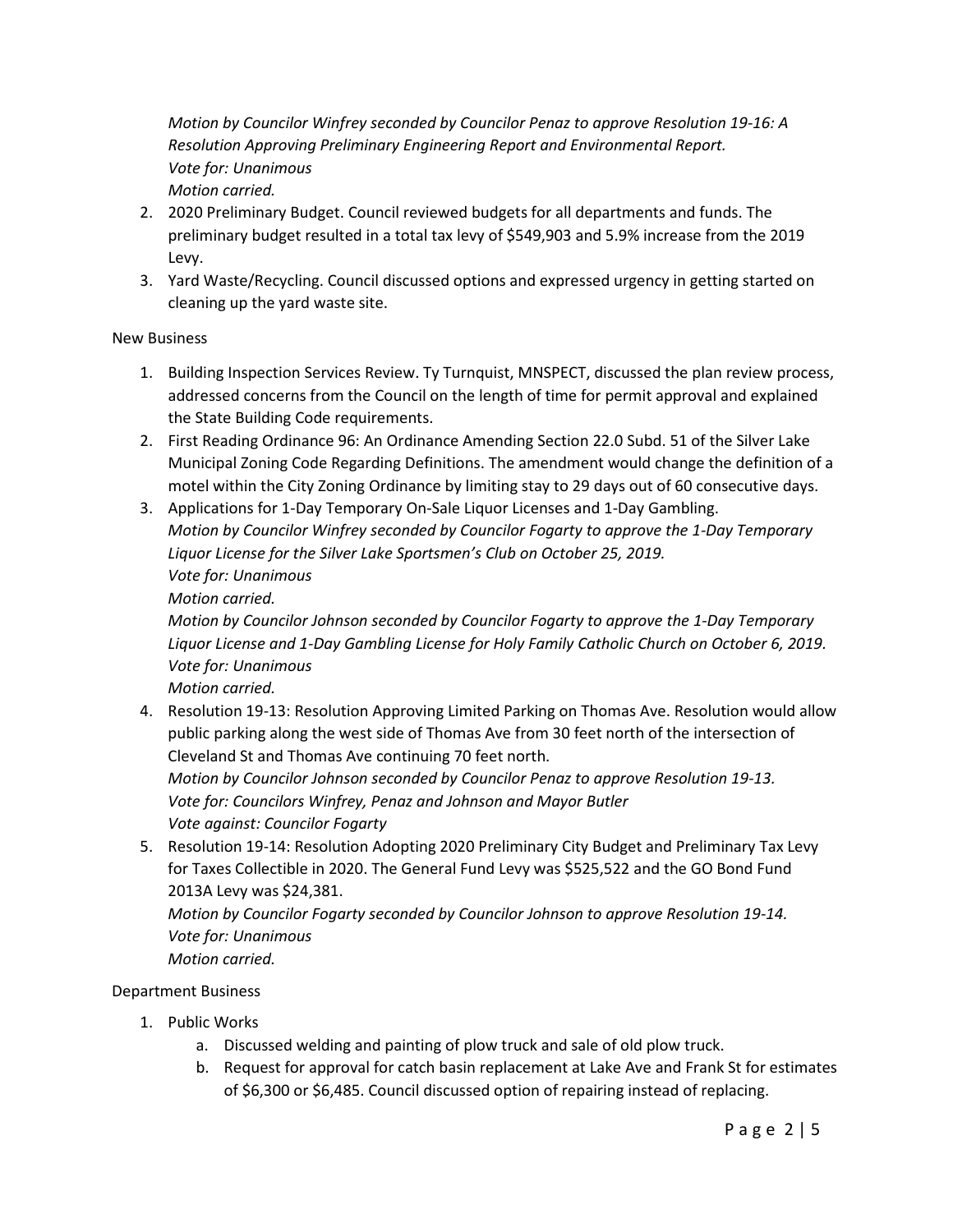*Motion by Councilor Winfrey seconded by Councilor Penaz to approve repairing and patching catch basin at Lake Ave and Frank St not to exceed \$3,000. Vote for: Unanimous Motion carried.*

- c. Plan to advertise for snow hauling and truck loading.
- d. Discussed storm line collapsed on Main Street W.
- e. Reviewed PeopleService report for July.
- 2. Public Safety
	- a. Fire Department
		- i. Reviewed run report.
		- ii. Officer class has 12 attendees.
		- iii. Captain and Lieutenant 2 promotions for Cory Behrendt and Brandon Mathews respectively.

*Motion by Councilor Fogarty seconded by Councilor Winfrey to approve Cory Behrendt as Captain.*

*Vote for: Unanimous*

*Motion carried*.

*Motion by Councilor Fogarty seconded by Councilor Winfrey to approve Brandon Mathews as Lieutenant 2.*

*Vote for: Unanimous*

*Motion carried.*

- iv. Car and Bike show set for Saturday, September 21.
- v. Chief Kosek to attend Chiefs Convention from October 17-19.
- b. Ambulance
	- i. Reviewed run report.
	- ii. Trained with Fire Department on September 9.
	- iii. Discussed recruitment process and formal denial letter sent to applicants if not approved.
- c. Police Department
	- i. Reviewed arrests and call log.
	- ii. Reviewed Toward Zero Death results for two campaigns.
- 3. Municipal Liquor Store
	- a. Reviewed Andy Auld's responsibilities while Manager Darrell Kaczmarek is on leave. Motion by Councilor Johnson seconded by Councilor Winfrey to approve a wage increase of \$3 per hour for Andy Auld retroactive to Manager Kaczmarek's leave date and to be reviewed at each Council meeting. *Vote for: Councilors Johnson, Winfrey and Penaz, Mayor Butler Vote against: Councilor Fogarty*

*Motion carried.*

b. Request to amend Minor Policy to remove the provision where designated drivers between 18-20 years old could remain in the bar after 9pm. *Motion by Councilor Penaz seconded by Councilor Winfrey to approve the amended Minor Policy removing the provision of 18-20 year old designated drivers remaining in the bar after 9pm.*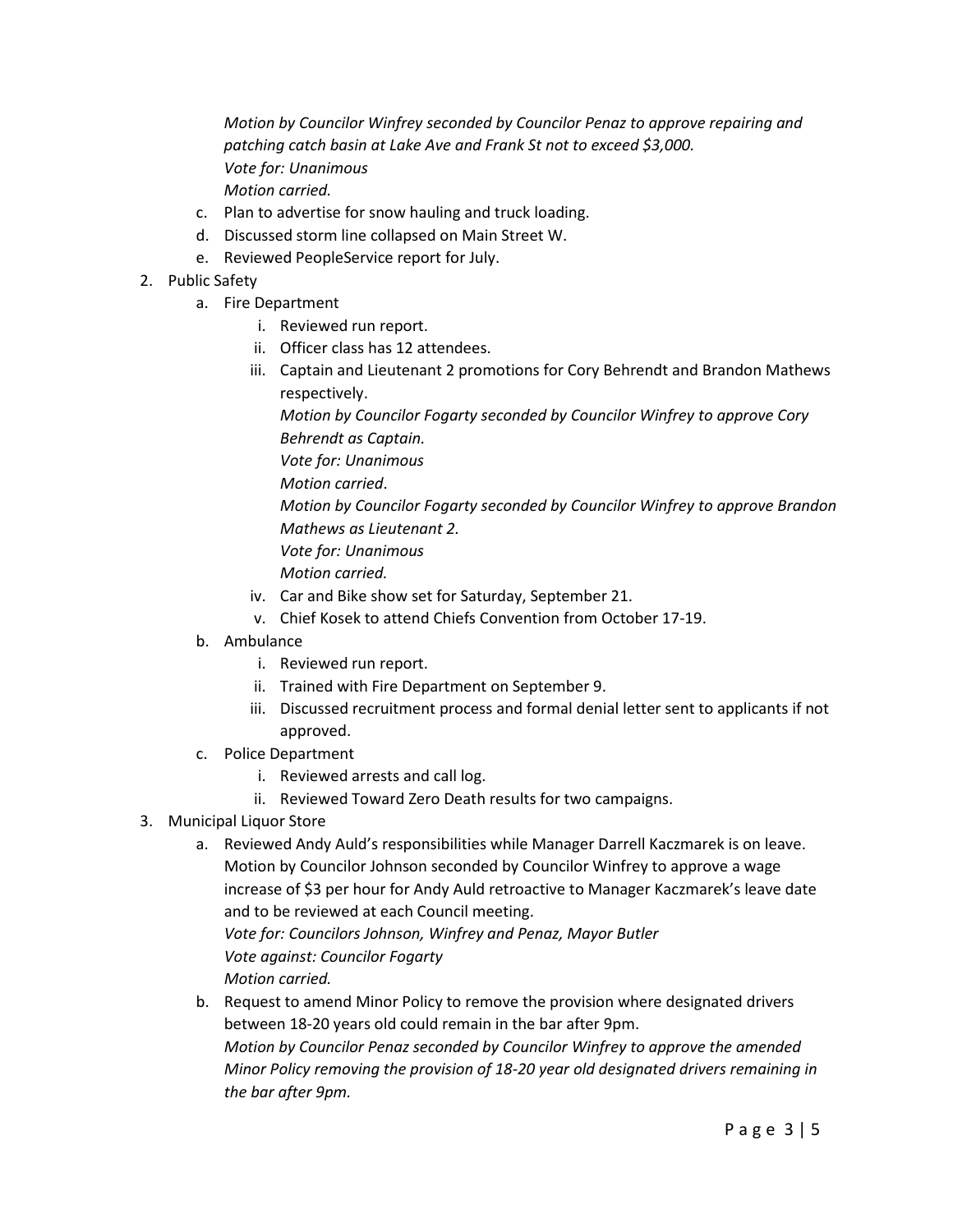*Vote for: Unanimous Motion carried.*

- c. Sales for the month of August were \$62,148.87 with a net profit of \$16,307.84 and year to date sales were \$357,564.18 with a net profit of \$29,063.88.
- d. Employee Evaluation for Travis Rohling.

Meeting closed for employee evaluation (pursuant to MN State Statute 13D.05) at 9:07pm.

Meeting re-opened at 9:25pm.

*Motion by Councilor Winfrey seconded by Councilor Fogarty to terminate employment with Travis Rohling based on the City Attorney's recommendation. Vote for: Unanimous Motion carried.*

- 4. Community Development
	- a. Planning Commission met on August 22. Joe Yates discussed permits and his plans for a gym and coffee shop.
	- b. Parties interested in building homes in Silver Edge Estates.
	- c. Request from Southwest Initiative Foundation (SWIF) for City support in the amount of \$350.

*Motion by Councilor Johnson to approve donating \$350 to SWIF.*

*No second.*

*Motion failed.*

- d. Swimming pool report to be given at future meeting.
- 5. Administration
	- a. August Treasurer's Report reviewed.
	- b. PeopleService contract from October 1, 2019 through September 30, 2022 reviewed. Costs set at \$3,250/month for 2019-2020, \$3,325/month for 2020-2021, and \$3,400/month for 2021-2022.

*Motion by Councilor Fogarty seconded by Councilor Johnson to approve the contract with PeopleService from October 1, 2019 through September 30, 2022. Vote for: Unanimous Motion carried.*

- c. Reviewed motion from August 19, 2019 meeting regarding annual reviews for employees at or above the maximum payroll step. *Motion by Councilor Fogarty seconded by Councilor Winfrey to amend the August 19, 2019 minutes to state only full-time employees are eligible for the optional 1% annual review increase for employees at or above the maximum payroll step for their position. Vote for: Unanimous Motion carried.*
- d. Discussed administrative fines for ordinance violations.
- e. Reviewed audit proposals for 2019-2021. The City received seven proposals ranging from \$9,625/year to \$21,500/year. Clerk Jerabek recommended Oberloh & Oberloh, LTD at \$9,800/year after receiving client reviews and meeting with Sara Oberloh.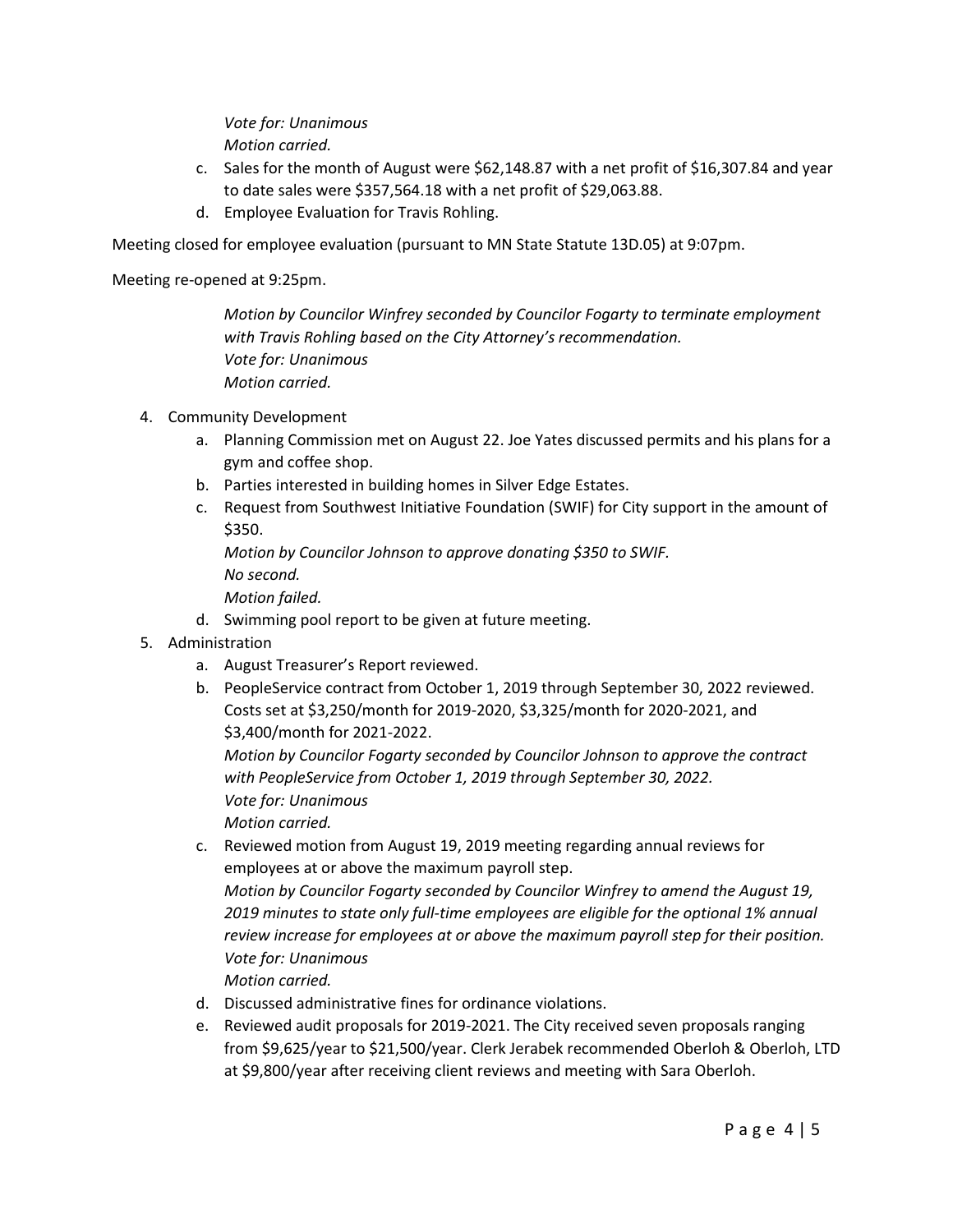*Motion by Councilor Fogarty seconded by Councilor Winfrey to approve Resolution 19- 15: Resolution Approving Audit Proposal for 2019, 2020 and 2021. Vote for: Unanimous Motion carried.*

f. Reviewed Computer Use Policy. *Motion by Councilor Johnson seconded by Councilor Fogarty to approve the Computer Use Policy. Vote for: Unanimous Motion carried.*

Mayor Butler called for a recess at 10:13pm.

Mayor Butler re-opened the meeting at 10:16pm.

- g. Reviewed Social Media Policy. *Motion by Councilor Fogarty seconded by Councilor Penaz to approve the Social Media Policy with adding a section for employee signature. Vote for: Councilors Fogarty, Penaz and Johnson, Mayor Butler Vote against: Councilor Winfrey Motion carried.*
- h. Reviewed Internal Accounting Controls Policy. *Motion by Councilor Fogarty seconded by Councilor Johnson to approve the Internal Accounting Controls Policy. Vote for: Unanimous Motion carried.*

Open Discussion

- 1. Discussed options for selling old plow truck.
- 2. Discussed barricades at Public Works shop and yard.

*Motion by Councilor Fogarty seconded by Councilor Penaz to adjourn this regular meeting of the Silver Lake City Council. Vote for: Unanimous Motion carried.*

Meeting adjourned at 10:32pm.

Seal of the City:

Jon Jerabek, Clerk/Treasurer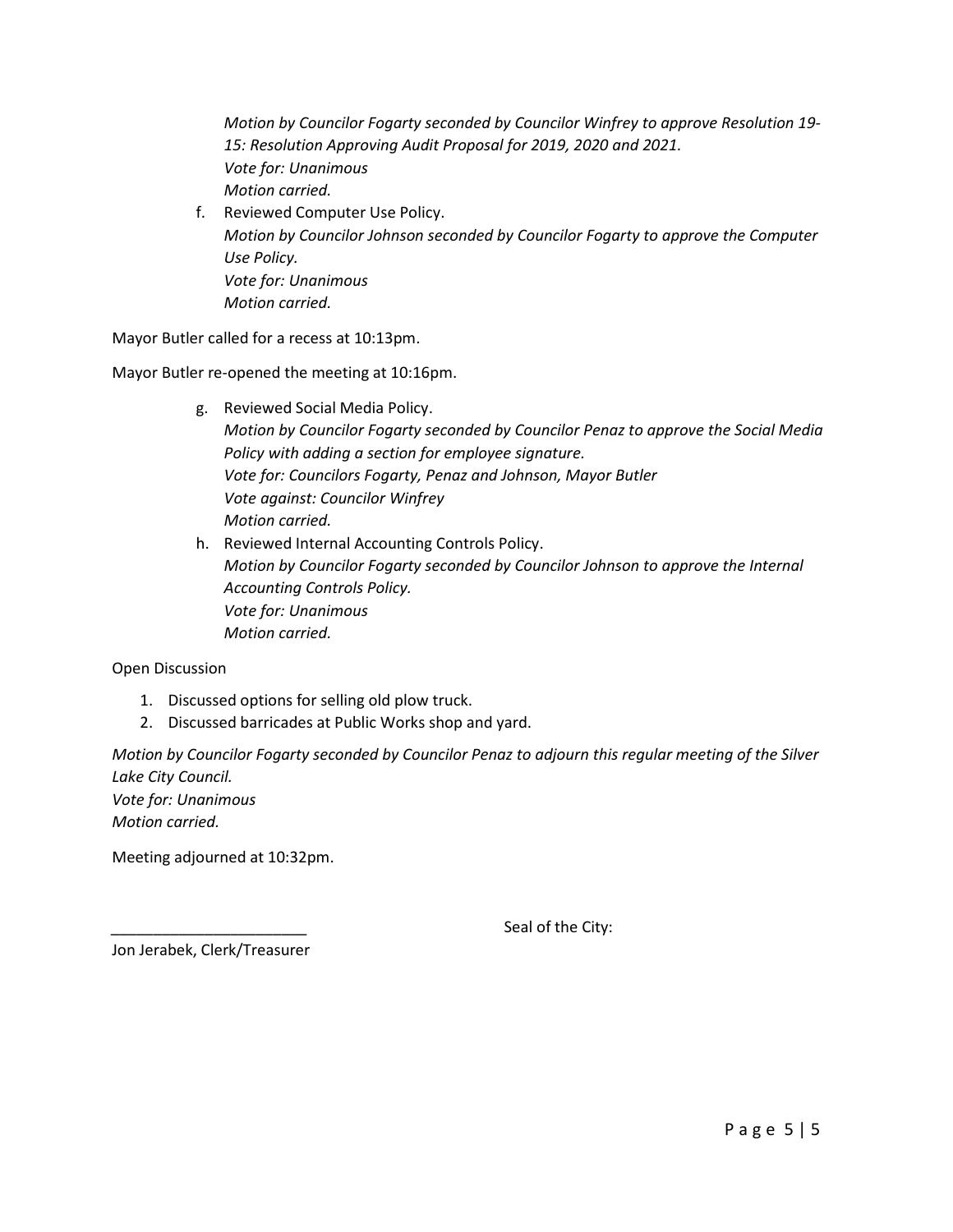# **RESOLUTION 19-13: RESOLUTION APPROVING LIMITED PARKING ON THOMAS AVE**

 $\mathcal{L}_\text{max} = \mathcal{L}_\text{max} = \mathcal{L}_\text{max} = \mathcal{L}_\text{max} = \mathcal{L}_\text{max} = \mathcal{L}_\text{max} = \mathcal{L}_\text{max} = \mathcal{L}_\text{max} = \mathcal{L}_\text{max} = \mathcal{L}_\text{max} = \mathcal{L}_\text{max} = \mathcal{L}_\text{max} = \mathcal{L}_\text{max} = \mathcal{L}_\text{max} = \mathcal{L}_\text{max} = \mathcal{L}_\text{max} = \mathcal{L}_\text{max} = \mathcal{L}_\text{max} = \mathcal{$ 

**WHEREAS**, The City of Silver Lake has the authority to designate specific areas as limited parking for convenience of the public or to minimize traffic hazards and preserve the free flow of traffic, and

**WHEREAS**, The City of Silver Lake has deemed a section of Thomas Ave as an area suitable for public parking, and

**WHEREAS**, The City of Silver Lake has determined that allowing public parking on a section of the west side of Thomas Ave would benefit residents in the area, and

**THEREFORE BE IT RESOLVED**, by the City Council of the City of Silver Lake that along the west side of Thomas Ave from 30 feet north of the intersection of Cleveland St and Thomas Ave continuing 70 feet north shall be designated as public parking.

Adopted by the Council this  $16<sup>th</sup>$  day of September, 2019.

Dorothy Butler, Mayor

Seal of The City:

Jon Jerabek, Clerk/Treasurer

\_\_\_\_\_\_\_\_\_\_\_\_\_\_\_\_\_\_\_\_\_\_\_\_\_\_\_\_\_\_\_\_\_\_\_\_\_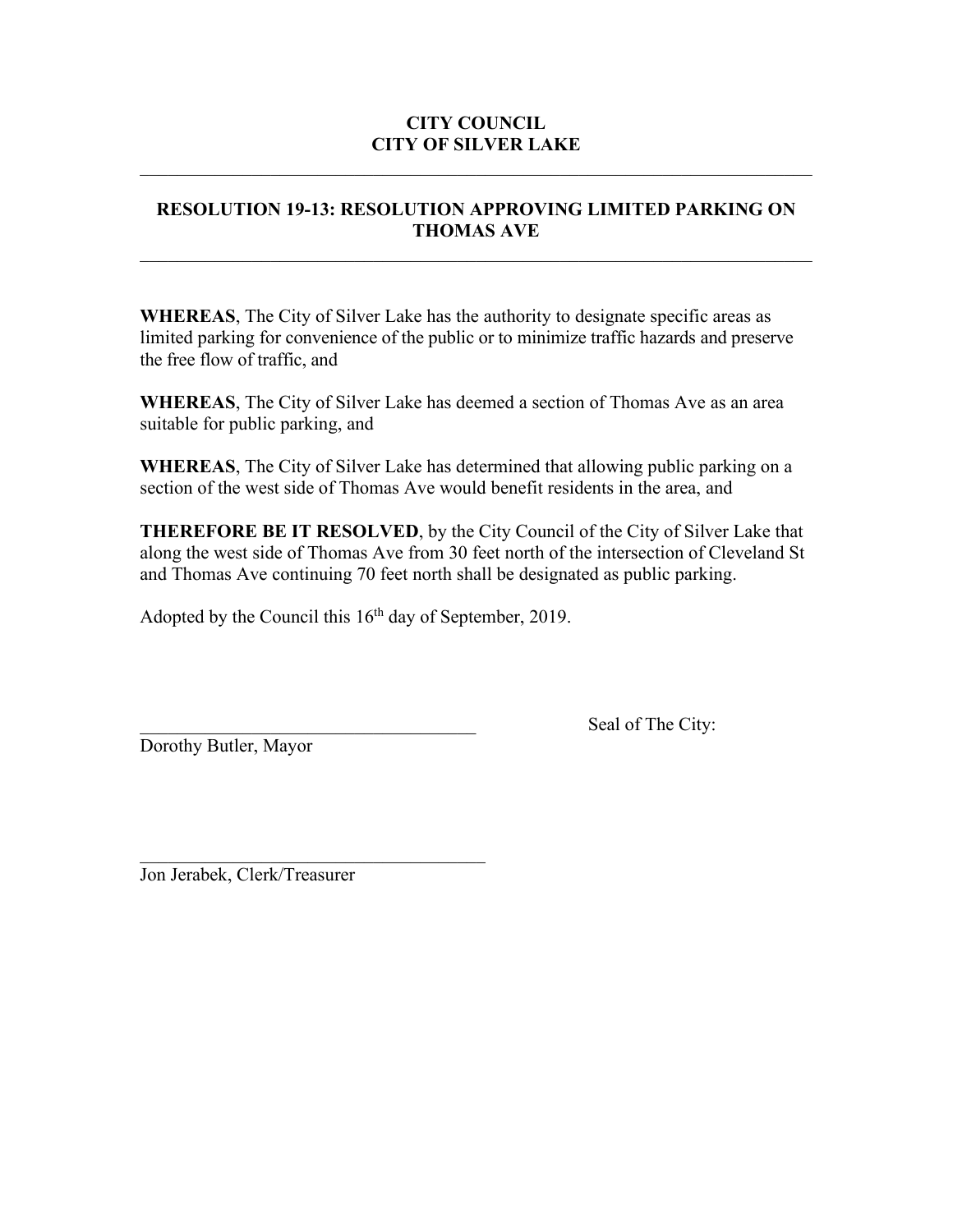### **RESOLUTION 19-14: RESOLUTION ADOPTING 2020 PRELIMINARY CITY BUDGET AND PRELIMINARY TAX LEVY FOR TAXES COLLECTIBLE IN 2020.**

**WHEREAS**, the City of Silver Lake has complied with the State of Minnesota's budget and tax levy requirements; and

**WHEREAS**, the City has determined its projected revenues & expenditures for the year 2020 for the following funds:

General Fund Special Revenue Funds Capital Improvement Funds Enterprise Funds

**WHEREAS**, the City has also determined its needs for tax revenues through these procedures.

**THEREFORE BE IT RESOLVED**, by the Council of the City of Silver Lake, McLeod County, Minnesota, that the 2020 Preliminary City Budget be adopted as presented and the following sum of money be levied for the current year, collectible in 2020, upon the taxable property in the City of Silver Lake:

| General Fund                      | \$525,522 |
|-----------------------------------|-----------|
| GO Bond Fund 2013A                | \$ 24,381 |
| <b>Total Preliminary Tax Levy</b> | \$549,903 |

**BE IT FURTHER RESOLVED**, that the City Clerk/Treasurer is hereby instructed to transmit a copy of this resolution to the County Auditor of McLeod County, Minnesota.

Adopted by the Council this  $16<sup>th</sup>$  day of September, 2019.

 $\mathcal{L}_\text{max}$  , where  $\mathcal{L}_\text{max}$  is the set of the set of the set of the set of the set of the set of the set of the set of the set of the set of the set of the set of the set of the set of the set of the set of the se

Dorothy Butler, Mayor

Seal of The City:

Jon Jerabek, City Clerk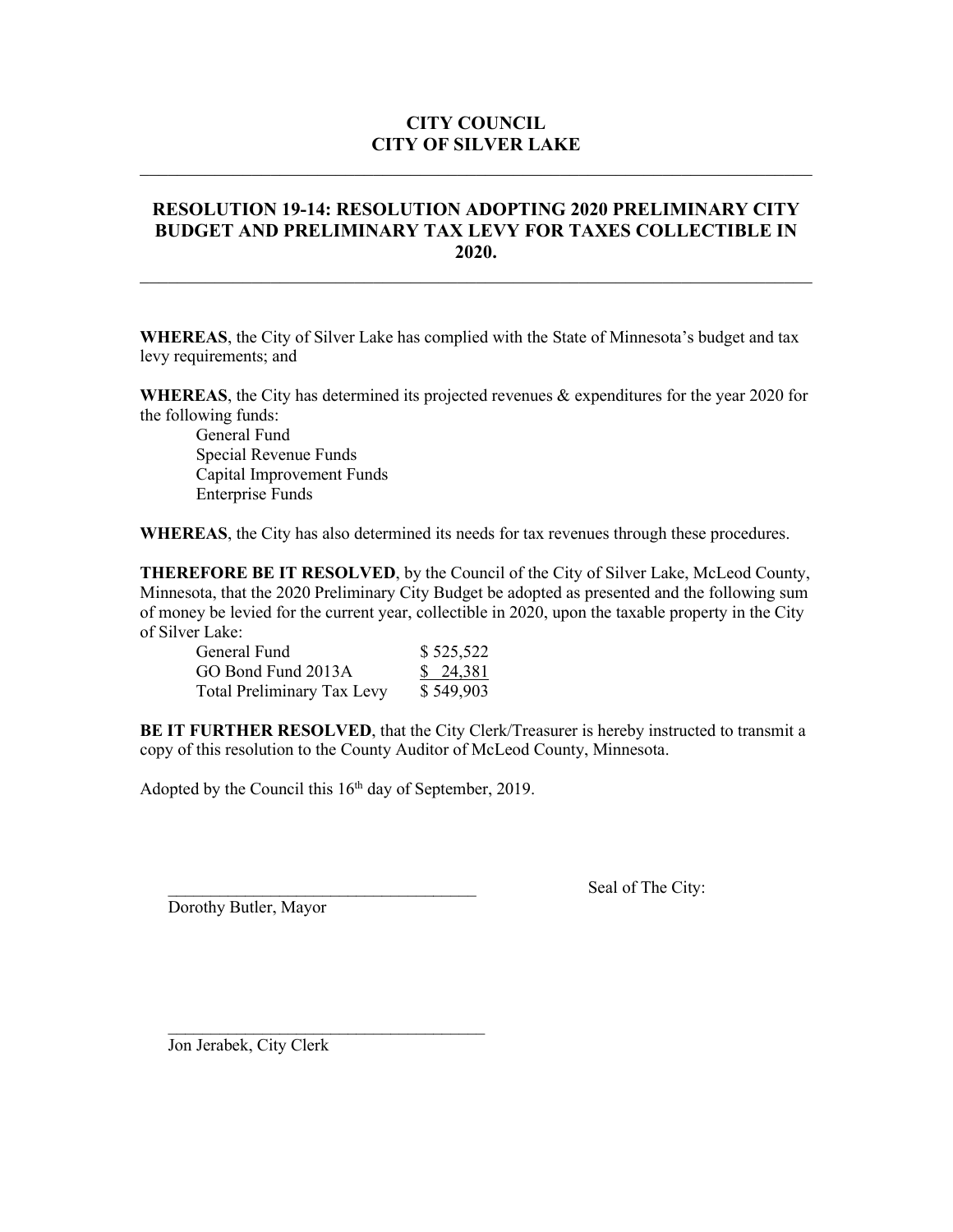# **RESOLUTION 19-15: RESOLUTION APPROVING AUDIT PROPOSAL FOR 2019, 2020 AND 2021**

 $\mathcal{L}_\text{max} = \mathcal{L}_\text{max} = \mathcal{L}_\text{max} = \mathcal{L}_\text{max} = \mathcal{L}_\text{max} = \mathcal{L}_\text{max} = \mathcal{L}_\text{max} = \mathcal{L}_\text{max} = \mathcal{L}_\text{max} = \mathcal{L}_\text{max} = \mathcal{L}_\text{max} = \mathcal{L}_\text{max} = \mathcal{L}_\text{max} = \mathcal{L}_\text{max} = \mathcal{L}_\text{max} = \mathcal{L}_\text{max} = \mathcal{L}_\text{max} = \mathcal{L}_\text{max} = \mathcal{$ 

**WHEREAS**, The City of Silver Lake has determined it necessary to conduct a request for proposals for financial audit services for 2019, 2020, and 2021, and

**WHEREAS**, The City of Silver Lake has received seven proposals from various firms, and

**WHEREAS**, The City of Silver Lake has determined that price of proposals would be a factor in the selection of a firm; however, price would not be the sole determining factor in the selection process as outlined in the request for proposals, and

**WHEREAS,** The City of Silver Lake has determined that performance evaluations and client reviews would be considered in the selection process, and

**THEREFORE BE IT RESOLVED**, by the City Council of the City of Silver Lake to accept the financial audit proposal from Oberloh & Oberloh, LTD. for the cost of \$9,800 per year for 2019, 2020, and 2021.

Adopted by the Council this  $16<sup>th</sup>$  day of September, 2019.

Dorothy Butler, Mayor

Seal of The City:

\_\_\_\_\_\_\_\_\_\_\_\_\_\_\_\_\_\_\_\_\_\_\_\_\_\_\_\_\_\_\_\_\_\_\_\_\_ Jon Jerabek, Clerk/Treasurer